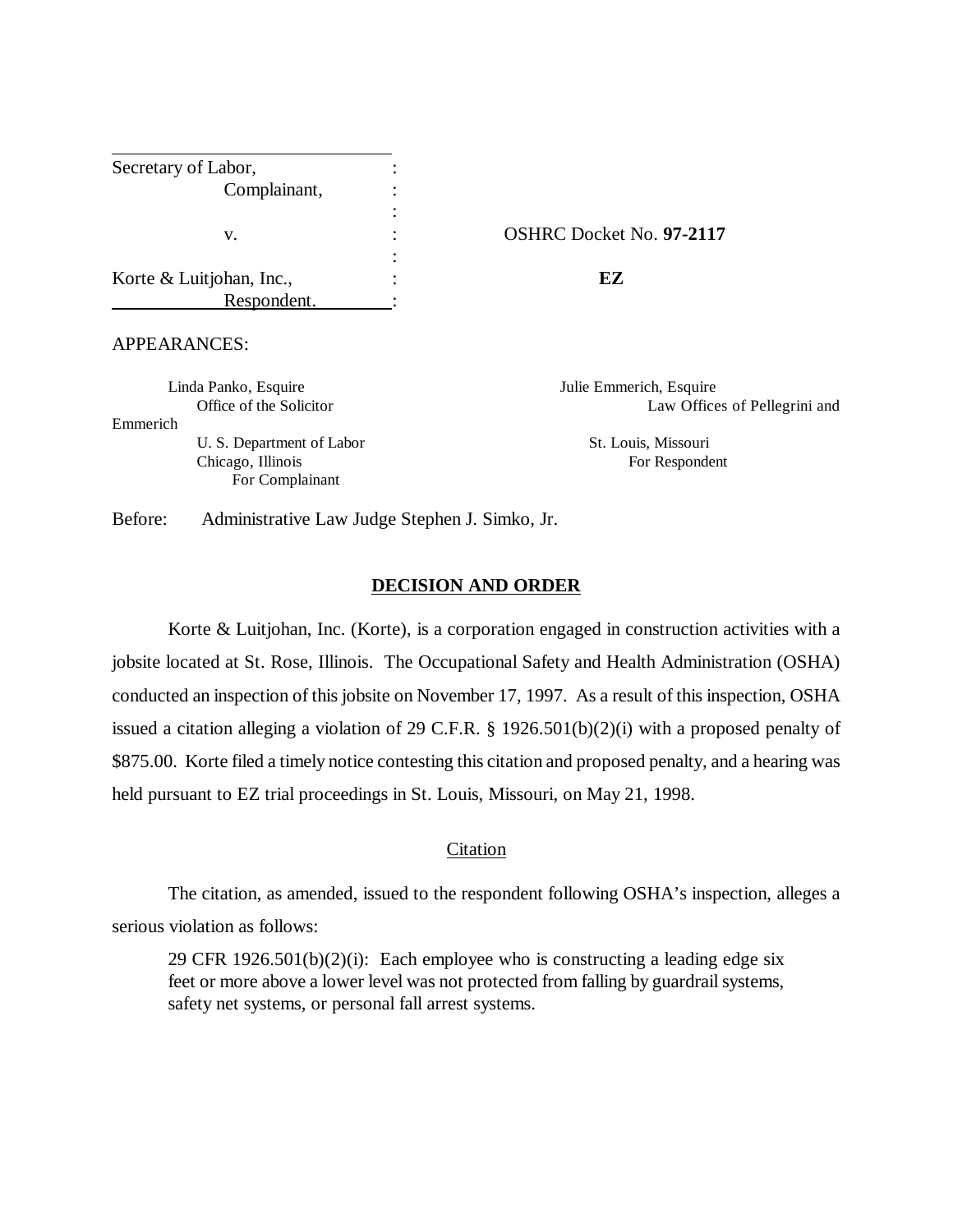At the jobsite, the employer failed to provide conventional fall protection for up to 10 employees engaged in leading edge work. These employees were installing roof decking and were exposed to a serious fall hazard ranging from 16 to 22 feet.

# Stipulation of Facts and Law

Prior to the hearing on May 21, 1998, the parties submitted a Stipulation of Facts and Law

as follows:

- 1. Jurisdiction of this action is conferred upon the Occupational Safety and Health Review Commission by section 10(c) of the Occupational Safety and Health Act of 1970.
- 2. Respondent is and, at all times relevant to this proceeding, was a corporation with an office and place of business in Highland, Illinois 62249, engaged in construction activities.
- 3. Respondent is and at all times relevant to this proceeding, was engaged in a business affecting commerce in that Respondent was engaged in handling goods or materials which had been moved in interstate commerce.
- 4. Respondent at all times relevant is an employer employing employees at the worksite located at a New Truss Plant, St. Rose, Illinois 62230. The owner of the plant manufactures wood trusses and purlins, some of which were used in the construction of the New Truss Plant.
- 5. Ten (10) of Respondent's employees, including two foremen, were installing metal sheeting over wooden trusses and purlins, approximately 16 to 22 feet above the concrete floor. The metal sheeting was to serve as the roof of the building.
- 6. Respondent's carpenters, performing the work described in paragraph 5 above, were not using a guardrail, safety net or personal fall arrest systems on November 17, 1997.
- 7. This work and the working conditions, described in paragraphs 5 and 6 above, had been ongoing for approximately four (4) weeks up to and including November 17, 1997.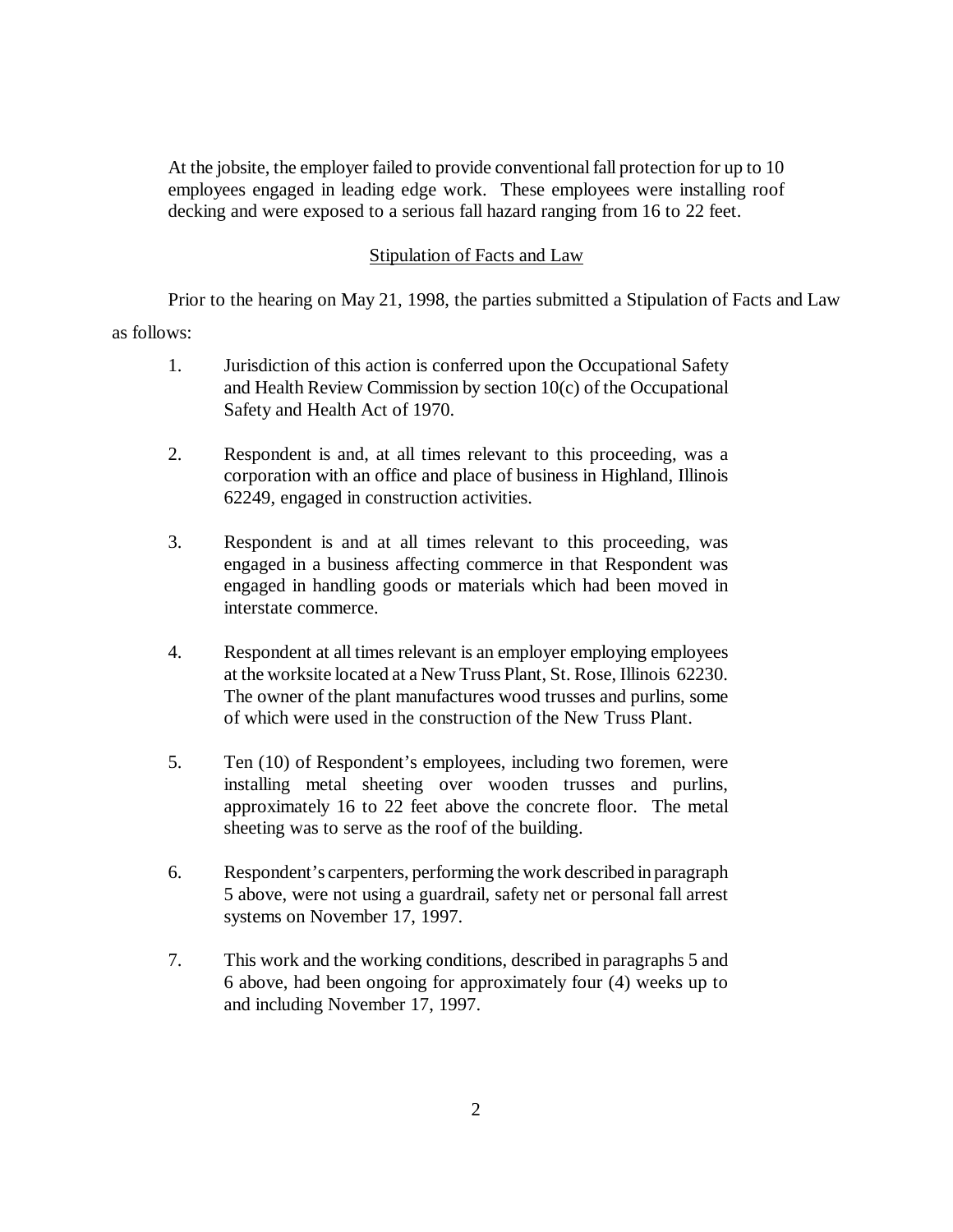- 8. The building under construction was a non-tiered building made with steel beams and columns and was to be used for commercial purposes. Ironworkers had erected the steel framework prior to the carpenters work on the building described above.
- 9. The fall hazards, if any, presented on the project, as described by the conditions in paragraphs 5 through 8 above, are the same regardless of whether the work is described as "leading edge work" or "steel erection work" and regardless of the trade performing the work,
- 10. The July 10, 1995 memorandum titled, "Fall Protection in Steel Erection," authored by Mr. James W. Stanley, then Deputy Assistant Secretary of OSHA, has not been rescinded since it was issued. A copy of the memorandum is attached as Exhibit A.

## Discussion

The Secretary has the burden of proving the violation:

In order to establish a violation of an occupational safety or health standard, the Secretary has the burden of proving: (a) the applicability of the cited standard, (b) the employer's noncompliance with the standard's terms, (c) employee access to the violative conditions, and (d) the employer's actual or constructive knowledge of the violation (*i.e.,* the employer either knew or, with the exercise of reasonable diligence, could have known of the violative conditions).

*Atlantic Battery Co.*, 16 BNA OSHC 2131, 2138 (No. 90-1747, 1994).

The primary issue to be decided in this case is whether the work performed by respondent's employees is general construction work, as alleged by the Secretary, or steel erection as alleged by the respondent. The parties have stipulated to employee exposure, employer knowledge, and employer noncompliance with the terms of the cited standard. The only remaining issue is the applicability of the cited standard to the working conditions.

The Secretary argues that the work was leading edge work subject to the provisions of 29 C.F.R. § 1926.501(b)(2)(i) found in Subpart M of 29 C.F.R. Part 1926. Korte argues that this standard is not applicable to this particular work, and that the steel erection standards found in Subpart R of Part 1926 apply to these working conditions.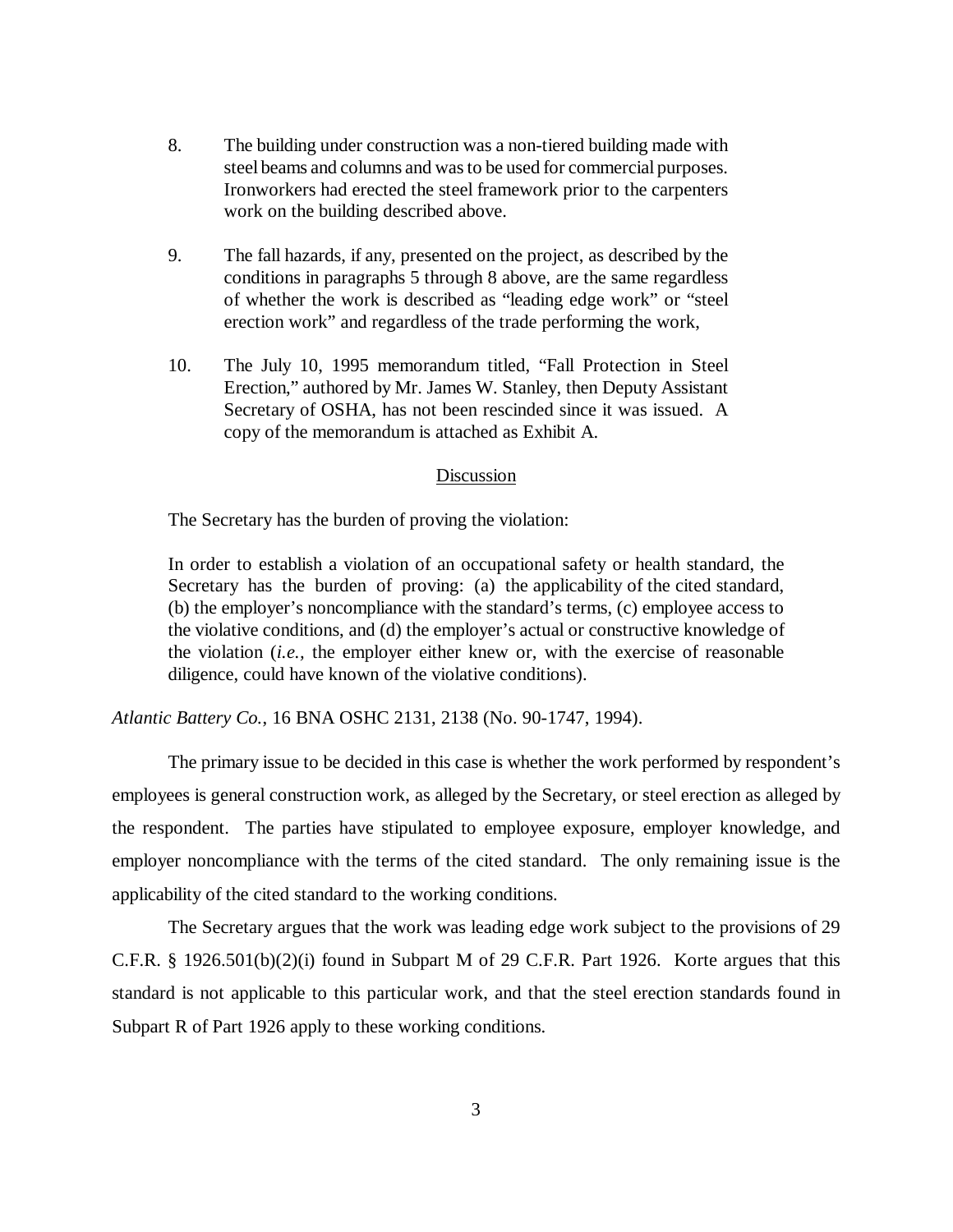The scope of Subpart M of 29 C.F.R. Part 1926 is set forth in part in 29 C.F.R.  $$ 1926.500(a)(2)$  as follows:

(2) Section 1926.501 sets forth those workplaces, conditions, operations, and circumstances for which fall protection shall be provided except as follows:

(iii) Requirements relating to fall protection for employees performing steel erection work are provided in § 1926.105 and in subpart R of this part.

The provisions of Subpart M, which include 29 C.F.R. § 1926.501(b)(2), set forth general fall protection requirements for construction with certain exceptions. One such exception applies to employees performing steel erection work. Respondent has the burden of proving that the steel erection exception applies to the working conditions at issue. *StanBest, Inc.*, 11 BNA OSHC 1222, 1983-84 CCH OSHD ¶ 26,455 (No. 76-4355, 1983). Statutory construction requires that exceptions or exemptions from general rules be narrowly construed. Applicability of general standards, on the other hand, is broadly construed.

The first step in determining whether the steel erection exception applies here is to define "steel erection." Part 1926 does not define that term in either Subpart M or Subpart R. Steel erection is defined, however, by the Secretary in a July 10, 1995, memorandum titled "Fall Protection in Steel Erection." A copy of this memorandum was submitted by both parties as Exhibit A attached to the Stipulation of Facts and Law (Exh. C-2).

That memorandum states in part:

1. New Subpart M does not apply to steel erection activities. The term "steel erection activities" means the movement and erection of skeleton steel members (structural steel) in or on buildings and nonbuilding structures. It includes initial connecting, moving point-topoint, installing metal floor or roof decking, welding, bolting, and similar activities. It does not mean the erection of steel members such as lintels, stairs, railings, curtain walls, windows, architectural metalwork, column covers, catwalks, and similar non-skeletal items, nor does it mean the placement of reinforcing rods in concrete structures.

This document is an official OSHA interpretation relating to Subpart R and "is a restatement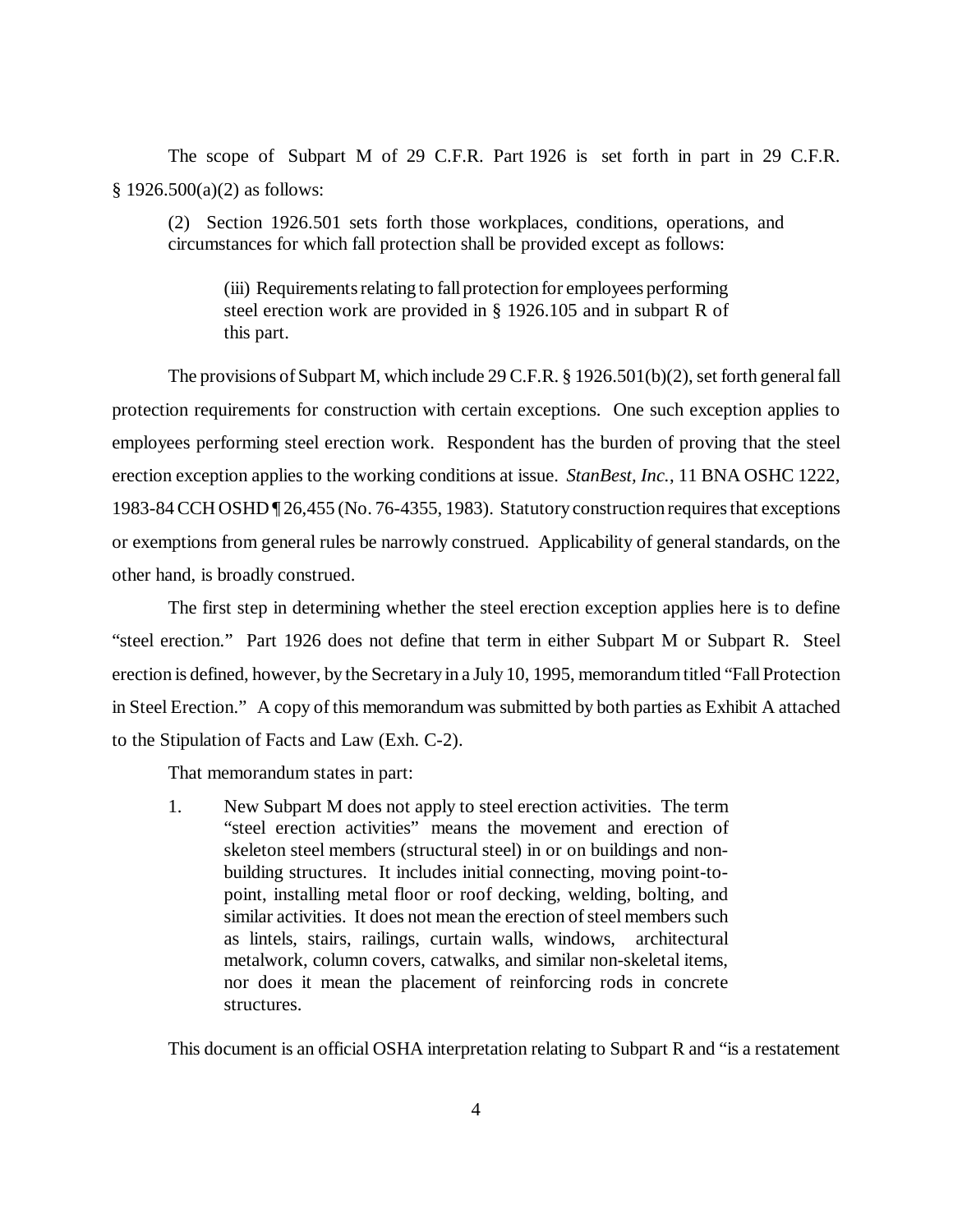of the interim enforcement policy to be applied to fall hazards in steel erection activities" (Exh. C-2, A). That memorandum is currently in effect. It clearly states that the term "steel erection activities" means, in part, the movement and erection of skeleton steel members on buildings and includes installing metal roof decks.

I find the Secretary's memorandum, which includes her interpretation of Subpart R and her definition of "steel erection activities," is a reasonable interpretation of ambiguous standards and, therefore, entitled to substantial deference. *See Martin v. OSHRC*, 499 U.S. 144, 111 S. Ct. 1171 (1991).

The building under construction was a non-tiered building constructed with steel beams and columns. Wood trusses were placed on the steel framework. At the time of the inspection, employees were installing metal roof decking, attaching it to the wood trusses.

The Secretary argues that installing metal roof decking is steel erection when it is attached to steel, but it is not steel erection when the same decking is attached to wood trusses rather than steel. She seeks to further interpret her own official interpretation and to further narrow her definition of "steel erection activities" to address the type of material to which metal decking is attached.

The question before me is whether this additional interpretation is a reasonable interpretation of her own regulation entitled to substantial deference by a reviewing judge or court. The Supreme Court in *Martin* emphasized "that the reviewing court should defer to the Secretary only if the Secretary's interpretation is reasonable." *Martin v. OSHRC, supra,* 111 S. Ct. at 1180.

James Stanley was the Deputy Assistant Secretary for OSHA in July 1995. He currently works in private industry. He is the author of the July 10, 1995, memorandum titled "Fall Protection in Steel Erection," which interprets Subpart R and defines steel erection activities. Mr. Stanley testified at a posthearing deposition regarding the preparation of that document and his intentions as to the scope of the term "steel erection activities" in the memorandum. On cross-examination by the Secretary's attorney, he testified in part as follows:

Q. Wasn't the memo intended to cover structural steel?

(Objection)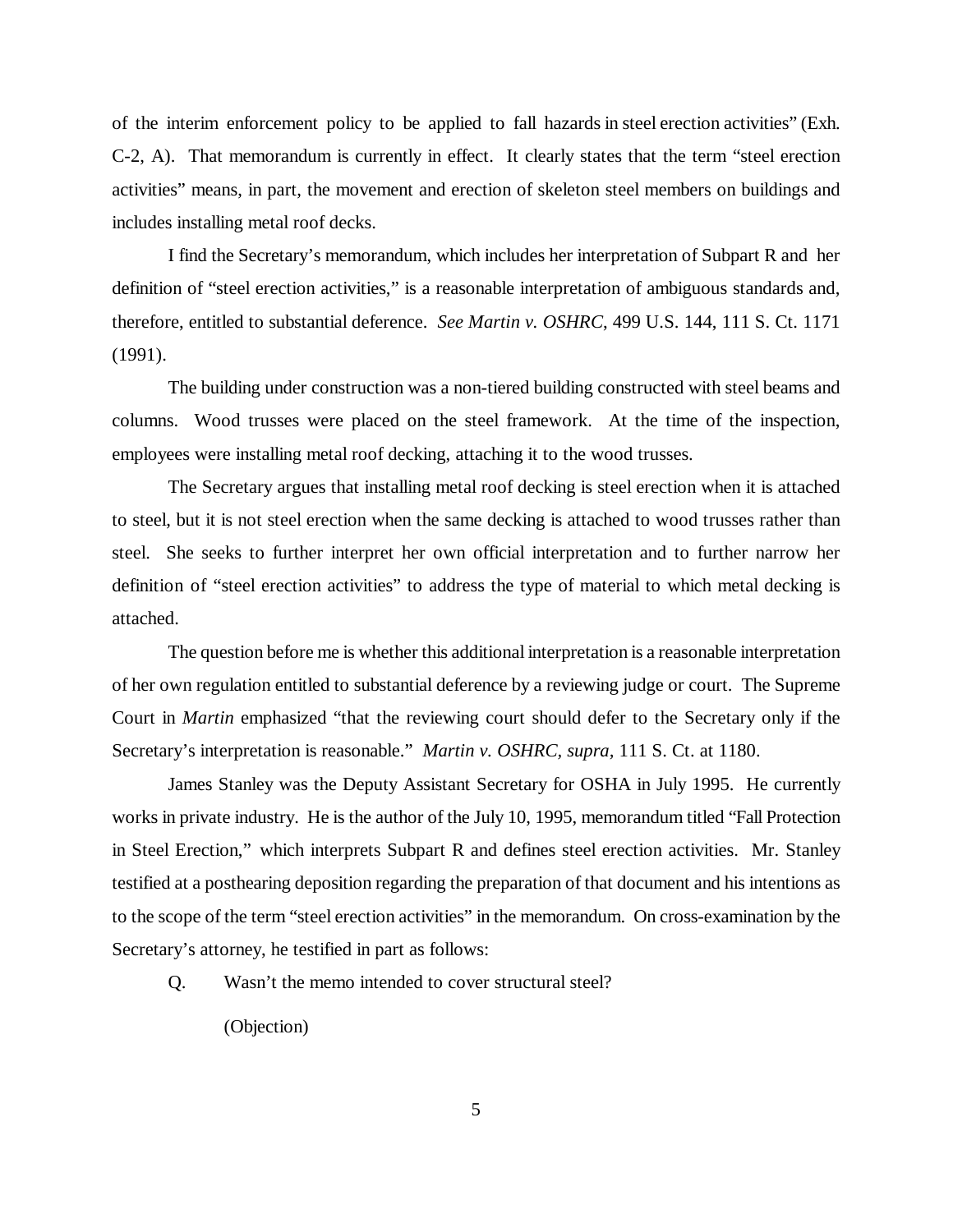A. This memo was intended to cover the connection of steel, the movement on -- during a steel erection process, the installation of flooring and decking, the welding that goes on, the bolting up that goes on, any similar activities. It was meant to be a broad definition to include all the activities involved in the erection -- steel erection process, that's what it was intended to do.

\* \* \*

Q. Okay. Now, my next question is based on two sentences in your memo which states -- in there in paragraph 1, relative part it states, the term steel activities is the movement of steel members called structural steel, it includes the connection of or moving from point-to-point, the roof or floor decking. My question is based on a portion of paragraph 1.

My first question is, isn't it true that it's reasonable to interpret the phrase or the clause, installing a metal floor or roof decking as part of or attached to a structural steel member?

A. No, that is not reasonable. That's not the only time you would do it. Again, you can reasonably interpret it, I guess, anyway you want. But everybody that I know has always interpreted that when you put metal decking on a building that has steel columns and steel cross braces, that is steel erection.

Now, the fact that there is some wood trusses there, to me doesn't make one bit of difference. If it was gold, it wouldn't make any difference. If it was copper, it wouldn't make any difference. It's part of the steel erection process. That is the way it was intended, you can interpret it any way that you want, that's what I intended it to be.

- Q. But when you say that the memo was intended to say that, isn't there more than one interpretation?
- A. Not when I wrote it, it's not. I'm the one who wrote it, I know what I intended and that is the way I wanted it. (Stanley Deposition, Tr. 36-39)

The court in *Martin* stated clearly that ". . . the Commission is authorized to review the Secretary's interpretations only for consistency with the regulatory language and for reasonableness." It found that interpretive rules and agency enforcement guidelines are entitled to some weight on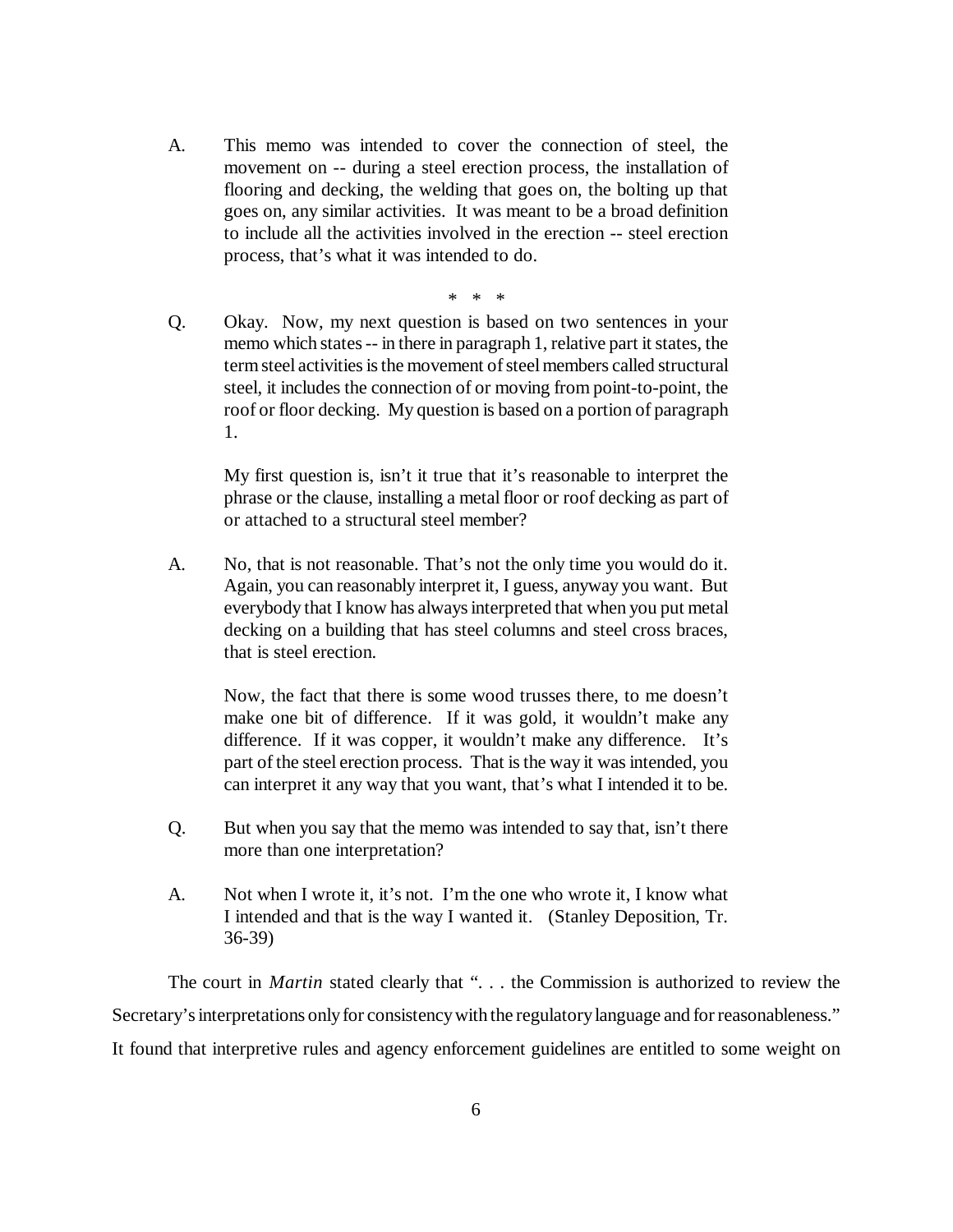judicial review. It specified that:

A reviewing court may certainly consult them to determine whether the Secretary has consistently applied the interpretation embodied in the citation, a factor bearing on the reasonableness of the Secretary's position. See *Ehlert v. United States*, 402 U.S. at 105, 91 S. Ct., at 1323.

### *Martin v. OSHRC, supra*, 111 S. Ct. at 1178, 1179.

The Secretary's interpretation in its July 10, 1995, memorandum is reasonable. Testimony by James Stanley, its author, is consistent with, and supports, the clear language of that memorandum. This document also gives OSHA compliance officers, employers, and employees notice of the requirements for fall protection when workers are engaged in steel erection activities.

The position taken by the Secretary in this proceeding, however, further narrows the definition of steel erection and gives insufficient and inadequate notice to those attempting to comply with OSHA standards. Furthermore, it is inconsistent with the 1995 interpretation in that it adds a new, previously undeclared element to its definition of steel erection.

The Secretary, acting through James Stanley, its Deputy Assistant Secretary for OSHA, did not consider this new element and did not intend that it be included in the definition of "steel erection activities" when this memorandum was issued in 1995. This interpretative memorandum remains in effect unchanged. The Secretary chose not to subsequently directly modify this definition. She now seeks to modify that definition indirectly by alleging a violation under the general fall protection standard and arguing that such activity is not steel erection activity. The Secretary's current interpretation of steel erection activities, as embodied in this citation, is more than just a newly stated position. It is inconsistent with the clear language of the Secretary's own interpretation and definition of "steel erection activities" and the intention of its author.

The Secretary's position in this case, which narrows the scope of "steel erection activities," has not been consistently applied. It fails to give this employer adequate notice as to which fall protection standard applies to the working conditions at issue, and it is inconsistent with the Secretary's current and long-standing official interpretation and enforcement policy statement relating to fall hazards in steel erection activities. This position is an unreasonable interpretation and, therefore, not entitled to deference. *See Martin v. OSHRC*, 111 S. Ct. at 1179, 1180.